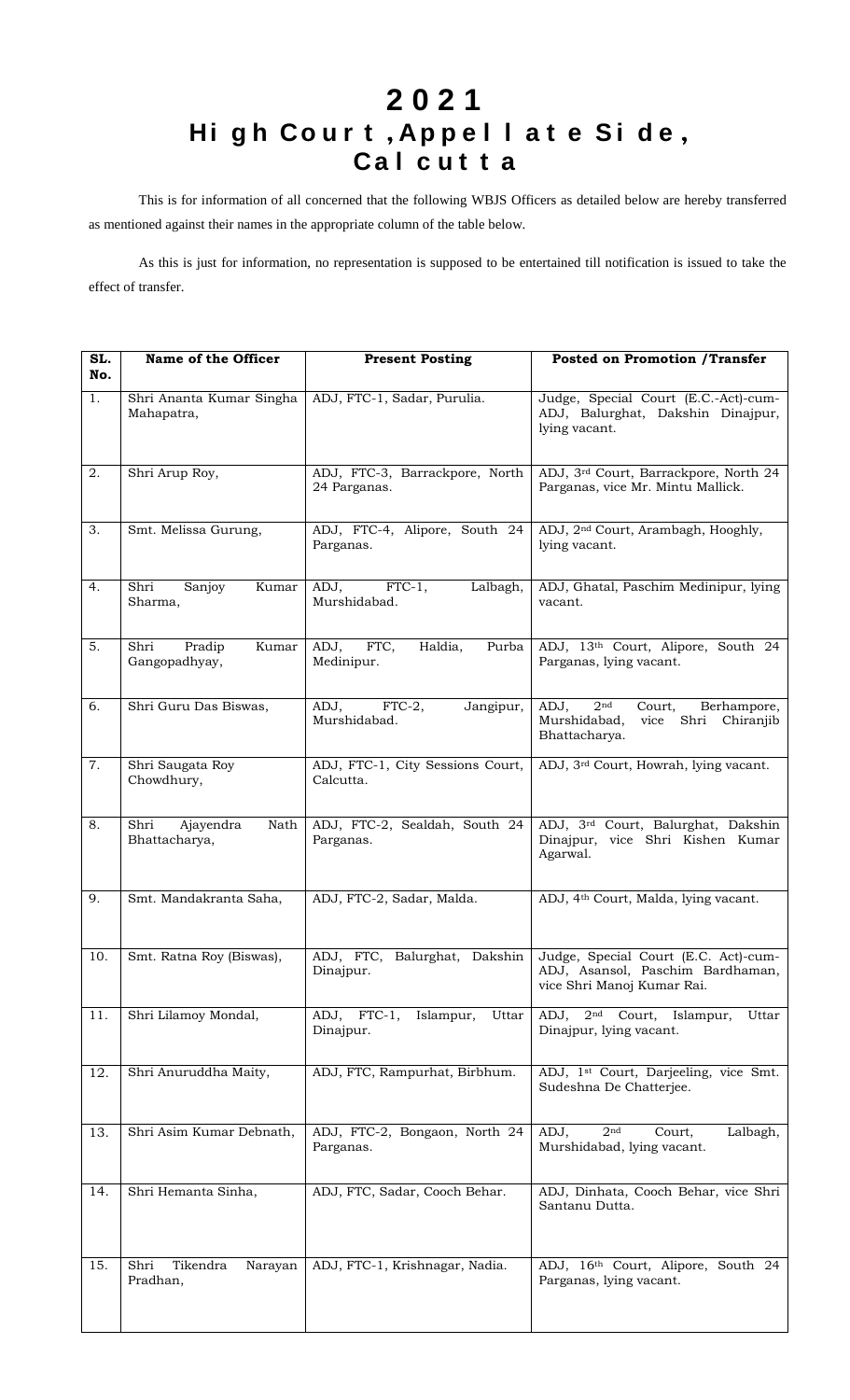| SL.<br>No. | Name of the Officer                     | <b>Present Posting</b>                                                            | <b>Posted on Promotion /Transfer</b>                                                                                    |
|------------|-----------------------------------------|-----------------------------------------------------------------------------------|-------------------------------------------------------------------------------------------------------------------------|
| 16.        | Shri Pijush Ghosh,                      | ADJ, FTC, Siliguri, Darjeeling.                                                   | 3 <sup>rd</sup><br>ADJ,<br>Court,<br>Jalpaiguri,<br>lying<br>vacant.                                                    |
| 17.        | Shri Manoj Kumar Prasad,                | ADJ, FTC-1, Asansol, Paschim<br>Bardhaman.                                        | ADJ, 1 <sup>st</sup> Court, Asansol,<br>Paschim<br>Bardhaman, lying vacant.                                             |
| 18.        | Sudeshna<br>Smt.<br>De<br>(Chatterjee), | ADJ, 1 <sup>st</sup> Court, Darjeeling.                                           | ADJ, 1st Court, Alipore, South 24<br>Parganas, lying vacant.                                                            |
| 19.        | Shri Bibhas Chatterjee,                 | ADJ, 3rd Court, Darjeeling.                                                       | ADJ, 2 <sup>nd</sup> Court, Sealdah, South 24<br>Parganas, lying vacant.                                                |
| 20.        | Smt. Suparna Ray,                       | ADJ,<br>2 <sup>nd</sup><br>Court,<br>Balurghat,<br>Dakshin Dinapur.               | ADJ, Raghunathpur, Purulia, vice Shri<br>Chinmoy<br>Chattopadhyay-I,<br>since<br>transferred.                           |
| 21.        | Shri<br>Kishen<br>Kumar<br>Agarwal,     | 3 <sup>rd</sup><br>ADJ,<br>Court,<br>Balurghat,<br>Dakshin Dinajpur.              | ADJ, 5th Court, Alipore, South 24<br>Parganas, lying vacant.                                                            |
| 22.        | Chiranjib<br>Shri<br>Bhattacharya,      | $ADJ$ , $2nd$ Court,<br>Berhampore,<br>Murshidabad.                               | ADJ, 15th Court, Alipore, South 24<br>Parganas, lying vacant.                                                           |
| 23.        | Sk. Mohammad Reza,                      | Dakshin<br>ADJ,<br>Buniadpur,<br>Dinajpur.                                        | ADJ, 1st Court, Barasat, North 24<br>Parganas, lying vacant.                                                            |
| 24.        | Shri Dhananjay Kumar<br>Singh,          | ADJ, 5 <sup>th</sup> Court, Sadar, Paschim<br>Medinipur.                          | ADJ, Khatra, Bankura, vice Shri Utpal<br>Misra.                                                                         |
| 25.        | Shri Dilip Kumar Das,                   | ADJ, Ghatal, Paschim Medinipur.                                                   | ESI<br>Judge,<br>Court,<br>Kolkata,<br>on<br>deputation, vice Shri Sujit Kumar<br>Mehrotra.                             |
| 26.        | Smt. Indrila<br>Mukhopadhyay (Mitra),   | ADJ, 2 <sup>nd</sup> Court, Raiganj, Uttar<br>Dinajpur.                           | Judge, Special Court (E.C.-Act)-cum-<br>ADJ, Paschim Medinipur, lying vacant.                                           |
| 27.        | Smt. Malati Karmakar,                   | ADJ, 4th Court, Barasat, North 24<br>Parganas.                                    | ADJ, 1 <sup>st</sup> Court, Bankura, lying vacant.                                                                      |
| 28.        | Smt. Sarbani Mallik<br>(Chattopadhyay), | ADJ, 1 <sup>st</sup> Court, Sadar, Howrah.                                        | ADJ, 2 <sup>nd</sup> Court, Kakdwip, lying vacant.                                                                      |
| 29.        | Mr. Masuk Hossain Khan,                 | Judge, Special Court (E. C. - Act)<br>cum- ADJ,<br>Sadar, Purba<br>Bardhaman.     | 2 <sup>nd</sup><br>ADJ,<br>Uttar<br>Court,<br>Raiganj,<br>vice<br>Indrila<br>Dinajpur,<br>Smt.<br>Mukhopadhyay (Mitra). |
| 30.        | Shri Manoj Kumar Rai,                   | Judge, Special Court (E.C. Act)-<br>cum-ADJ,<br>Asansol,<br>Paschim<br>Bardhaman. | ADJ, 1 <sup>st</sup> Court, Serampore, Hooghly,<br>lying vacant.                                                        |
| 31.        | Smt. Sujata Kharga,                     | 2 <sub>nd</sub><br>Special<br>Court,<br>Judge,<br>Calcutta, on deputation.        | ADJ, 2 <sup>nd</sup> Court, Balurghat, Dakshin<br>Dinajpur, vice Smt. Suparna Ray.                                      |
| 32.        | Mr. Mintu Mallick,                      | ADJ, 3rd Court, Barrackpore,<br>North 24 Parganas.                                | ADJ, Buniadpur, Dakshin Dinajpur,<br>vice Sk. Md. Reza.                                                                 |
| 33.        | Shri Raja Ray,                          | 2 <sub>nd</sub><br>ADJ,<br>Court,<br>Durgapur,<br>Paschim Bardhaman.              | ADJ, 3rd Court, Darjeeling, vice Shri<br>Bibhas Chatterjee.                                                             |
| 34.        | Pallab<br>Shri<br>Ray<br>Chowdhury,     | 6 <sup>th</sup><br>ADJ,<br>Court,<br>Paschim<br>Medinipur.                        | Presiding Officer,<br>State Transport<br>Appellate Tribunal, Salt Lake, Kolkata,<br>on deputation, lying vacant.        |